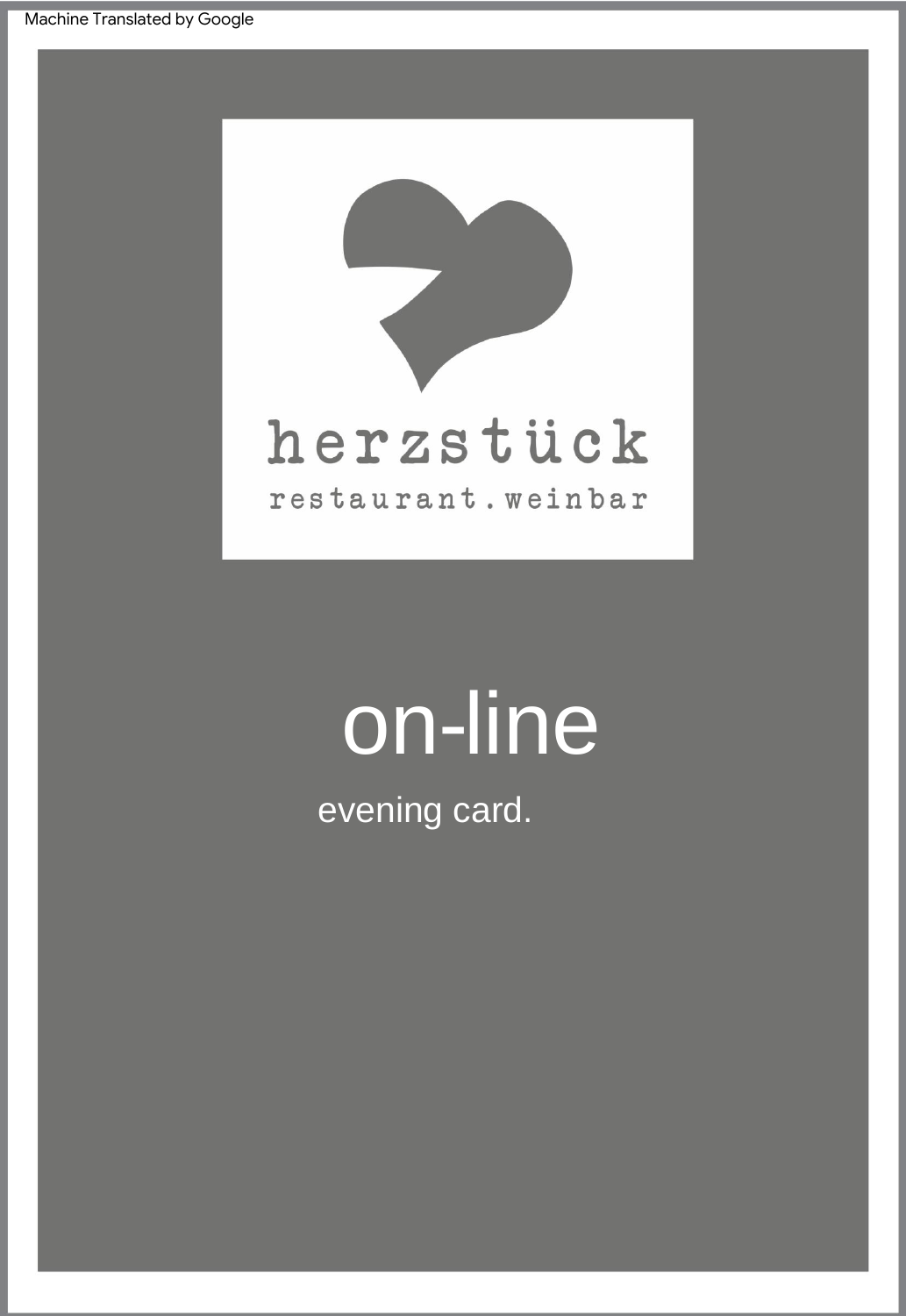

#### *A* two kinds of butter

\*Meyer traditional bakery Fresh Tessino brown bread\*. 6.50 buttery frothy. Variably flavored.

#### Mojo Verde

Bread. 6.50 Green paprika. Chili. Garlic.

#### Falafel

snacks

starter.

Franconian organic chickpeas. Mojo Verde. tahini Muhammad. From 3 pieces 1.50/piece

#### Colorful tomatoes. Mint. I omato salad

Lemon. 7.50

#### cucumber salad

Round cucumber from Apulia. Greek yogurt. Nana mint. Dill. 7.50 -



tropic onion. Basil. pecorino. 9.50 Toasted bread. Tomato. Cucumber.

#### olives

Colorful olives from all over the Mediterranean. Mediterranean pickled. 5.50

#### Chick-pea\*. tahini hummus

\*Organic chickpeas from Sand am Main spices. 6.50

#### frisella

"Washed bread" from Apulia.Sheep's ricotta. Tomato. olives. capers. 4.00/piece

#### cauliflower

Roasted. tahini Pomegranate. Mint. nut dukkah. 8.50

#### burrata

Creamy buff milk burrata. figs. Nut. balsamic vinegar .herbsalad. 10.50

sardines. Amalflemonvinaigrette. Tomato. oregano foam. 11.50

#### *farro salad*

Walnut. lemon vinaigrette. 12.50 Faro. broccoli. baby spinach. Basil. peach.

- $\blacktriangleright$  Falafel  $+3.00$ 
	- Feta + 3.00
	- Marinated salmon + 4.00

#### salmon

Fresh salmon filet. Mediterranean vegetables.

\*Scotland. Premium fishing Mojo Verde. Cafe de Paris. 22.50

#### turbot

(

Fresh turbot filet. chanterelle risotto. Tomato. 22.50

#### five v saffron chicken

\*Free-range chicken, Georgensmünd Oriental coleslaw. 18.50 Chicken breast. Yoghurt - saffron marinade.

#### linguine verdi

\*Handmade. Pasticio Milanese, Bari Handmade basil - linguine, chanterelles, almond pesto, candied tomato

# tagliatelle neri<br>Sepia - tagliatelle . Wild caught shrimp.

shrimp broth. Friggitelli. Tomatoes. burrata 17.50

#### Risotto

00

Tomato. herbal oil. Chanterelle risotto.

#### steak

mayor piece. cream of peas. Mashed potatoes. Red chimichurri. 22.50

Or check herzstueck-erlangen.de/speisekarte dessert Feel free to ask our service about our dessert and drink menu.

course. main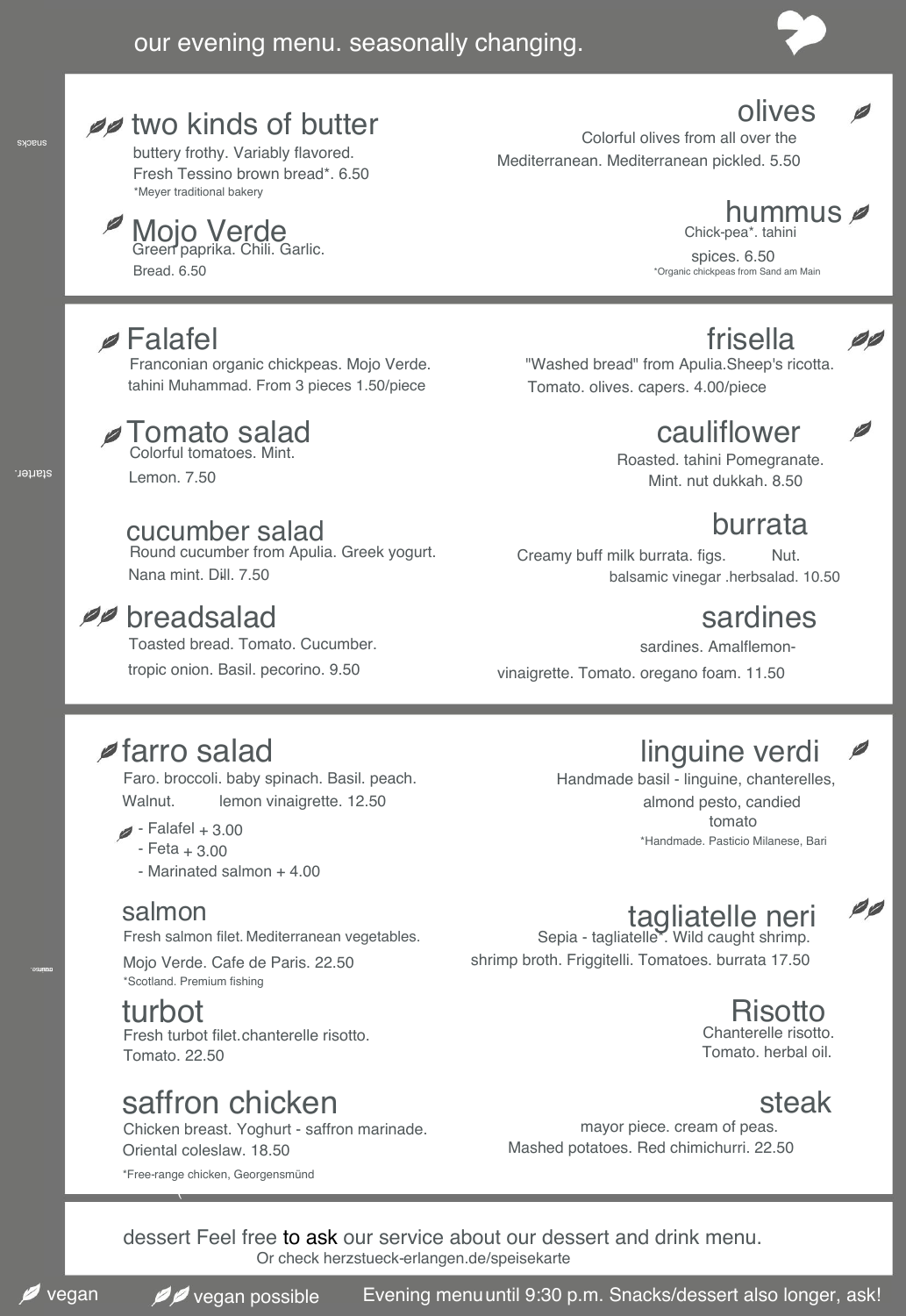# herzstück<sup>7</sup> cross bed

Pleasure is best when shared.

Your table full of herzstück creations. Querbeet around the Mediterranean Sea.

Can only be ordered table by table. We adjust the quantities! Seven different dishes to share on the table.

Two kinds of butter & olives as well as something "little sweet" are always included.

You can choose the remaining **5 dishes** here:

€27.50/ Person\*

\*except Tuesdays!

Mojo Verde green bell pepper. chili. garlic. bread.

## frisella

"Washed bread" from Apulia. Sheep ricotta. Tomato. olives. capers.

#### cauliflower

Ø

00

Roasted. tahini Pomegranate.

#### burrata

balsamic vinegar .herbsalad. Creamy buff milk burrata. figs. Nut.

#### sardines

sardines. lemon

vinaigrette. Tomato. oregano foam.

#### tortelloni

Bruschetta tomato. pecorino. burrata Basil. cauliflower cream.

## **Chicken**<br>Breaded, Baked in butter.

Oriental coleslaw.

Special: Tuesday **Querbeet day!** Querbeet day!

Please note: Dishes that are only listed here CANNOT be ordered individually!

person €22.50/

*D* hummus

Spice Blend. Franconian organic chickpeas. tahini

**Z** Tomato salad

Lemon. Colorful tomato. Mint.

### **PP** breadsalad

Toasted bread. Tomato. Cucumber. Mint. nut dukkah. tropic onion. Basil. pecorino.

#### cucumber salad

Round cucumber from Apulia. Greek yogurt. Nana mint. Dill.

### Falafel

Franconian organic chickpeas. Mojo Verde. tahini Muhammad.

# turbot Fresh turbot let.

chanterelle risotto. tomato. .

#### salmon

Scottish premium salmon. Mediterranean vegetables. Mojo Verde. Cafe de Paris.